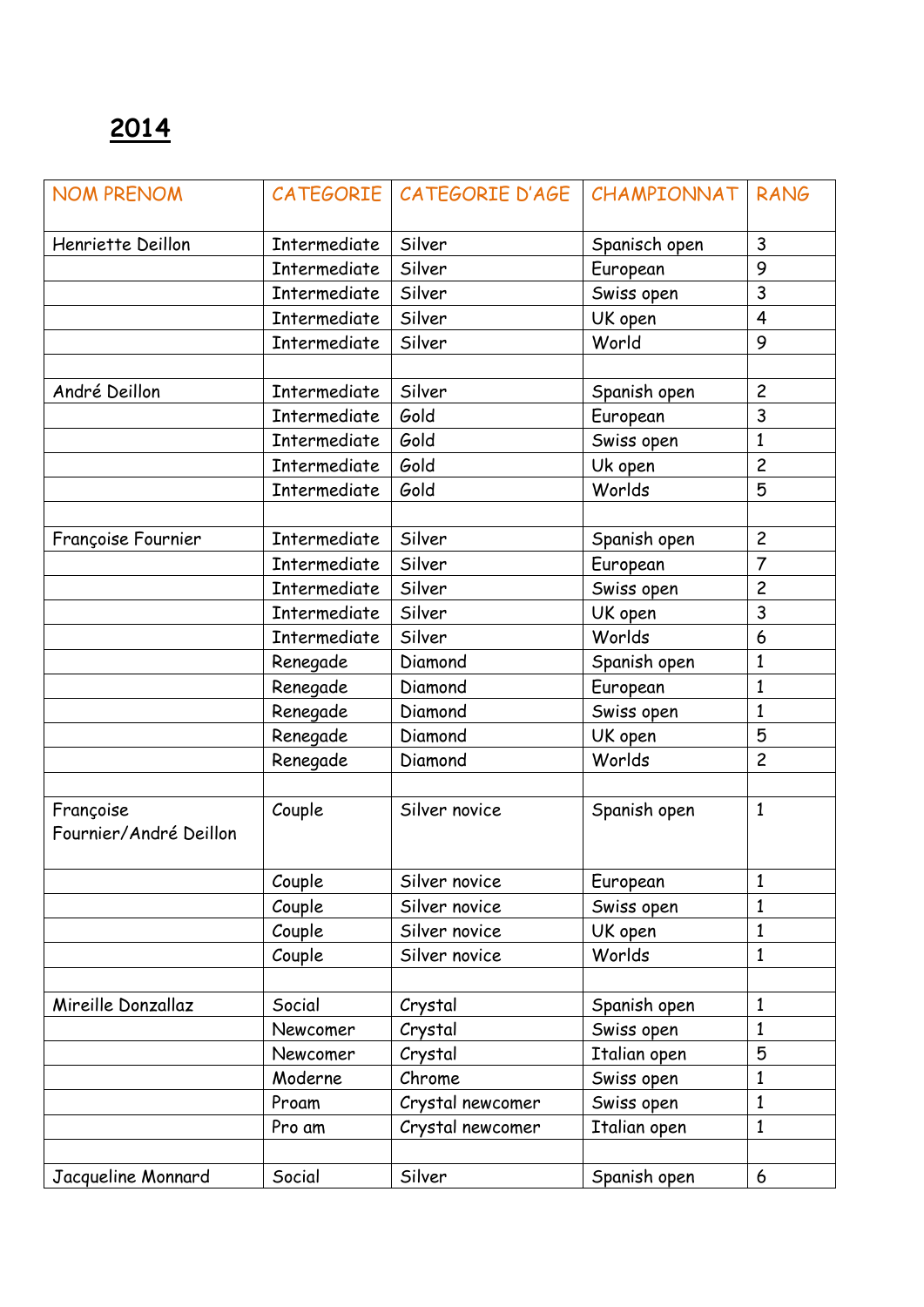| Chantal Voruz       | Intermediate | Crystal             | Spanish open | $\overline{c}$ |
|---------------------|--------------|---------------------|--------------|----------------|
|                     | Intermediate | Crystal             | Swiss open   | $\mathbf{1}$   |
|                     | Intermediate | Crystal             | UK open      | $\overline{4}$ |
|                     | Intermediate | Crystal             | Worlds       | $\overline{7}$ |
|                     |              |                     |              |                |
| Marcel Steiner      | Social       | Silver              | Spanish open | $\mathbf{1}$   |
|                     | Social       | Silver              | Swiss open   | $\mathbf{1}$   |
|                     | Social       | Silver              | UK open      | 1              |
|                     | Social       | Silver              | Worlds       | 3              |
|                     |              |                     |              |                |
| Marianne Favre      | Intermediate | Silver              | Spanish open | $\overline{4}$ |
|                     | Intermediate | Silver              | Swiss open   | $\overline{4}$ |
|                     | Intermediate | Silver              | Italian open | 3              |
|                     |              |                     |              |                |
| Céline fickentscher | Novice       | Crystal             | Spanish open | 6              |
|                     | Novice       | Crystal             | European     | 8              |
|                     | Novice       | Crystal             | Swiss open   | $\overline{c}$ |
|                     | Novice       | Crystal             | UK open      | 8              |
|                     | Novice       | Crystal             | Worlds       | $\overline{7}$ |
|                     |              |                     |              |                |
| Sylvie Favre        | Intermediate | Adult               | Swiss open   | 6              |
|                     | Intermediate | Adult               | Italian open | 3              |
|                     | Chorégraphie | Country new/novice  | Swiss open   | $\mathbf{1}$   |
|                     | Chorégraphie | Country new/nov     | Italian open | 1              |
|                     | Chorégraphie | Non Country new/nov | Italian open | 5              |
|                     | Pro am       | Adult novice        | Italian open | $\overline{c}$ |
|                     | Moderne      | Adult               | Swiss open   | $\mathsf{3}$   |
|                     | Moderne      | Adult               | Italian open | $\overline{c}$ |
|                     |              |                     |              |                |
| Janeth Gobet        | Social       | Silver              | Spanish open | $\mathbf{1}$   |
|                     | Newcomer     | Silver              | UK open      | $\mathbf{1}$   |
|                     | Newcomer     | Silver              | Swiss open   | $\overline{4}$ |
|                     |              |                     |              |                |
| Fransico Pardal     | Newcomer     | Silver              | Spanish open | $\mathbf{1}$   |
|                     | Newcomer     | Silver              | Swiss open   | 1              |
|                     | Newcomer     | Silver              | Uk open      | 1              |
|                     | Newcomer     | Silver              | Worlds       | $\overline{4}$ |
|                     |              |                     |              |                |
| Sonia Meylan        | Social       | Diamond             | Swiss open   | $\overline{2}$ |
|                     |              |                     |              |                |
| Céline Meylan       | Newcomer     | Teen                | Swiss open   | 5              |
|                     |              |                     |              |                |
| Alison Meylan       | Newcomer     | Adult               | Swiss open   | 5              |
|                     |              |                     |              |                |